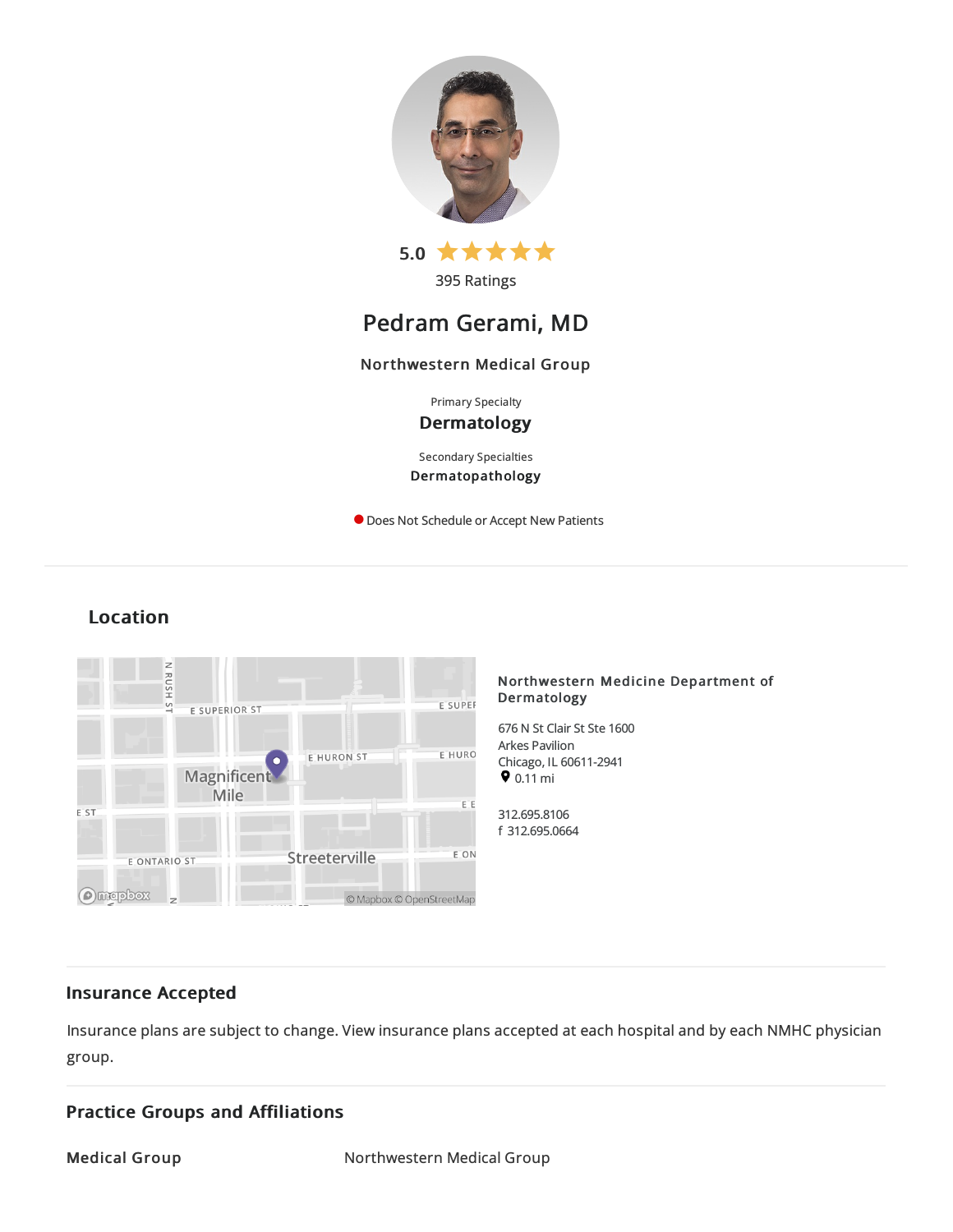| <b>Physician Category</b>  | Northwestern Medicine Physician Network                                                   |
|----------------------------|-------------------------------------------------------------------------------------------|
| <b>On Medical Staff At</b> | Northwestern Memorial Hospital                                                            |
| <b>Education</b>           |                                                                                           |
| <b>Medical Education</b>   | MD, Rosalind Franklin University of Medicine and Science Chicago Medical<br>School - 2001 |
| Internship                 | University of Illinois College of Medicine at Chicago - 2002                              |
| Residency                  | University of Iowa Hospitals and Clinics - 2005                                           |
| Fellowship                 | University of Chicago - 2006                                                              |

## Board Certifications

American Board of Dermatology - Dermatology (Certified) American Board of Dermatology - Dermatopathology (Certified)

## Ratings & Reviews

At Northwestern Medicine, our patient's feedback is important to us. While different care providers have their own unique strengths, we strive to be as transparent as possible with our quality of care. Read more

## Care Provider Ratings

Overall rating



Reviews From Patients 201 Reviews

AUGUST 302021 Very patient, knowledgeable and caring doctor

AUGUST 262021

Best doctor around

AUGUST 262021 He is very knowledgeable, and trustworthy.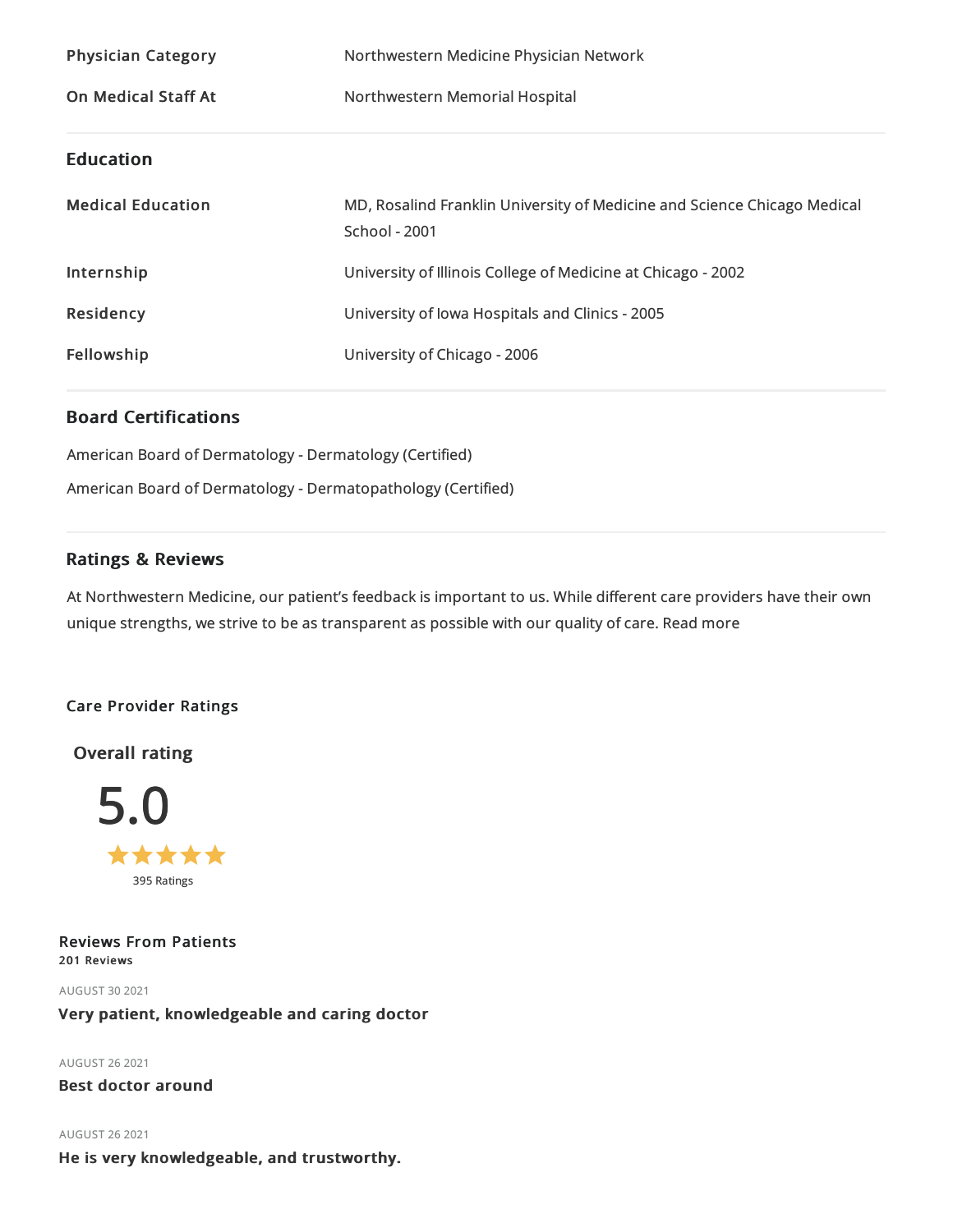#### AUGUST 242021

I imagine it must be tough to see so many patients daily, but Dr Gerami, is always friendly, attentive, and communicates very well even at the end of the day.

AUGUST 232021

Dr. Gerami is tops. Extremely knowledgeable and kind.

AUGUST 122021

He is a brilliant doctor. Very caring to his patients.

#### JULY 302021

Extremely knowledgeable, thorough and spends time answering questions.

JULY 282021

He and his team are great!

JULY 282021 Consistently great care.

JULY 262021 Very thorough, clear and friendly.

JULY 262021 highlly skilled. Available when needed

JULY 212021 He $\tilde{A}$ Ca, $\neg$  $\hat{a}$ , $\tilde{c}$ s the best in the industry!

#### JULY 152021

I have a high degree of confidence in his ability to identify melanoma and determine an appropriate treatment plan based on his experience and deep involvement in research in the space.

#### JULY 152021

In addition to his excellent rapport with me, his medical training as a dermatologist/pathologist specializing in melanoma fits my particular circumstances very well.

#### JULY 142021

He $\tilde{A}\tilde{C}\hat{a}$ ,  $\tilde{a}$ ,  $\tilde{c}$ s very qualified and visits have been productive so far.

#### JULY 92021

He is very thorough and considerate.

### JULY 82021

Dr. Gerami has a great bed side manner, knowledgeable, caring, informative, great listening skills. Simply awesome.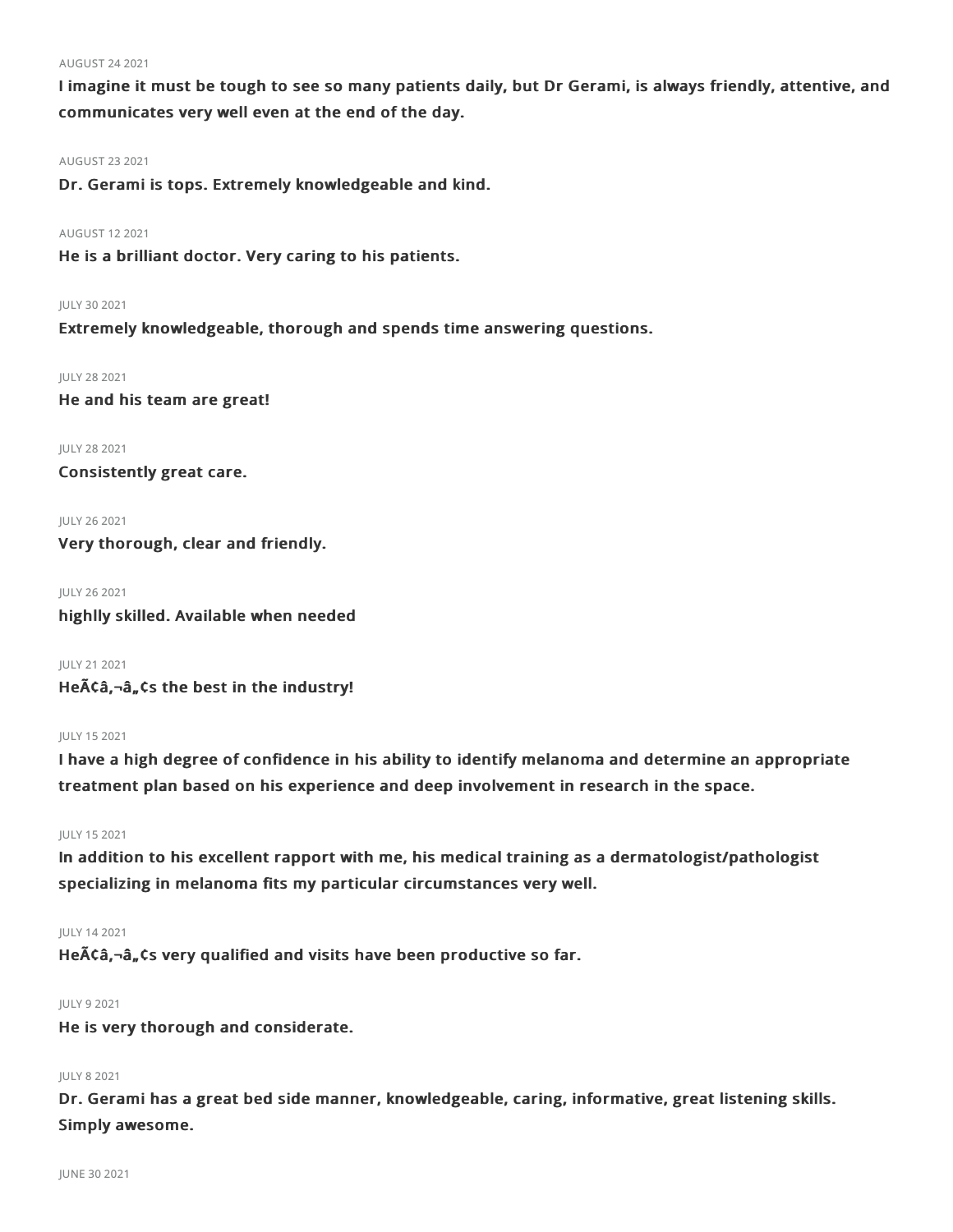## Excellent clinical care

#### JUNE 30 2021

Very thorough, explains things, let $\tilde{A}$ Câ,¬â, Cs you ask questions. I didn $\tilde{A}$ Câ,¬â, Ct actually see Dr Gerami today, was in for mole mapping photos.

#### JUNE 252021

Dr. Gerami is personable, professional, and seems knowledgeable. I have had other doctors in Dermatology at NW who seemed unsure about freckles, moles, etc. Dr. Gerami is much more confident in his assessment.

#### JUNE 242021

Dr. Gerami is knowledgeable and communicates well with patients.

#### JUNE 172021

Personable, listens to patient concerns, explains his concerns and very professional.

JUNE 112021 Thurough friendly and very competent

#### JUNE 42021

### Very thorough!

JUNE 32021

Personal care. Concerns about patient's needs.

JUNE 22021 Didnââ,¬â"¢t see Gerami today

MAY 312021

Professional, thorough, and dedicated caring.

#### MAY 242021

I trust him more than any dermatologist I've had in the past - and I've had several.

MAY 232021

Confident in his knowledge and approach to my situation.

#### MAY 212021

Dr Gerami explains everything so well and puts my mind at ease no matter the concern. The entire experience always feels consultative and comforting.

#### MAY 172021

Recommendation of other dermatologists as a leader in the field.

#### MAY 172021

I don't think there's anyone on the planet who's better at what they do or more qualified than Dr. Gerami.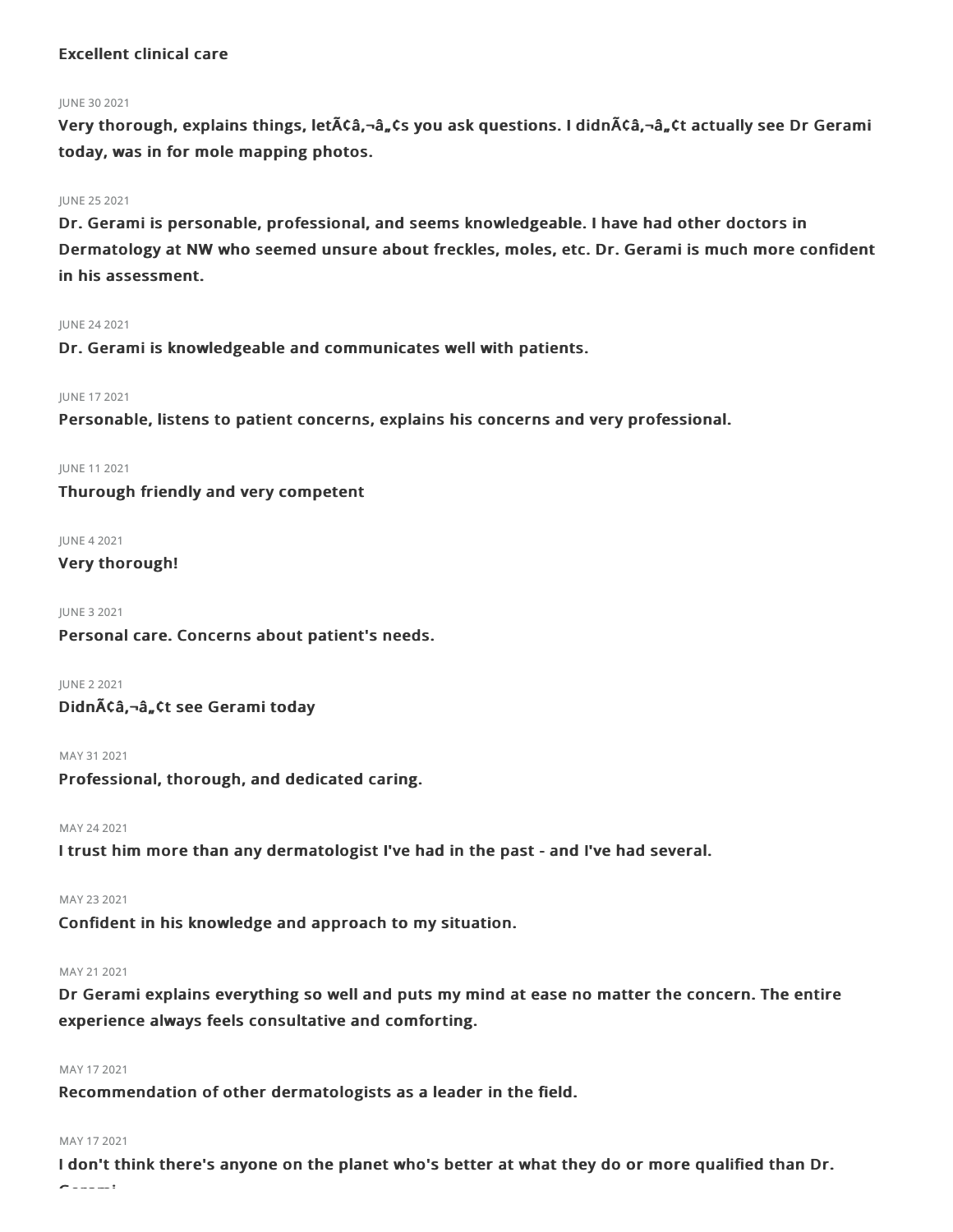#### Gerami.

#### MAY 122021

Dr Gerami makes me feel so comfortable and in safe hands. Truly love connecting with him twice a year to take care of issues and hear IACa,-a, Cm going to be OK.

#### MAY 112021

Extremely professional and knowledgeable

APRIL 29 2021 Best dermatologist!

APRIL282021 I trust he $\tilde{A}\zeta\hat{a}$ ,  $-\hat{a}$ ,  $\zeta$  s one of the best at what he does

#### APRIL222021

Dr. Gerami is truly the best doctor we have; his level of excellence, thoroughness and thoughtfulness is unmatched.

#### APRIL212021

Dr. Gerami takes the time to look literally at every Mole on your body when in Clinic. He also explains your questions so you can understand his answers. A fantastic Dr. All around.

#### APRIL162021

He is the consummate professional.

APRIL122021

Good bedside manner, made me feel comfortable, knowledgeable

**APRIL 9 2021** 

Very thorough and top notch

**APRIL 9 2021** He $\tilde{A}$ Ca, $\neg$ â, $\tilde{A}$ , Cs thorough, knowledgeable, and available.

APRIL82021

Great patient care.

APRIL82021

He is simply the best.

#### APRIL52021

He is very knowledgeable and shares the knowledge with the patient to give a full understanding of the process and situation. He is very kind and professional and makes you feel comfortable to ask questions and he makes sure you understand everything.

#### MARCH 282021

Pedram Gerami's knowledge experience and bedside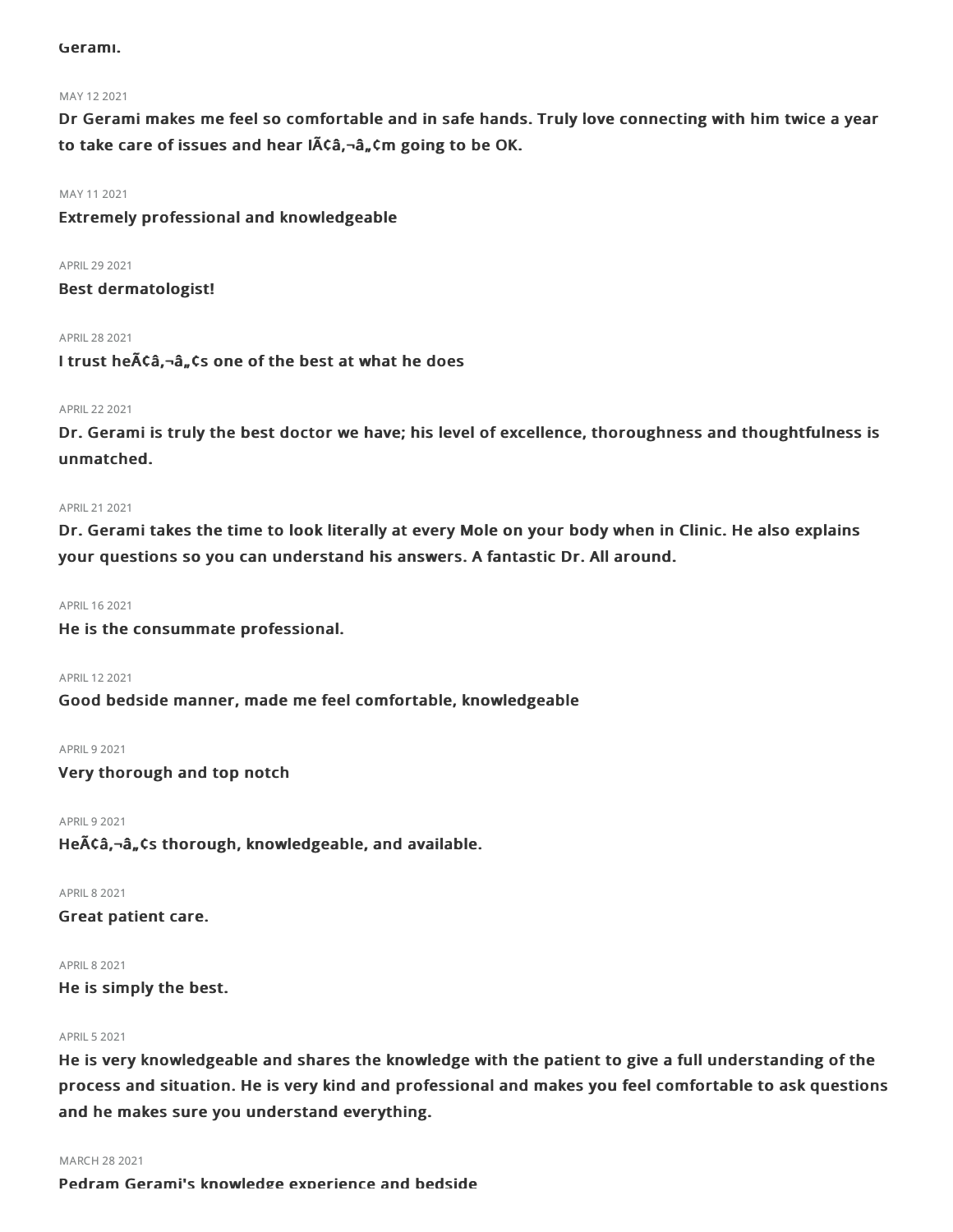Pedram Gerami's knowledge experience and bedside

#### MARCH 192021

I appreciate his knowledge and abilities and his thoroughness.

#### MARCH 192021

Great doctor who cares about his patients

#### MARCH 152021

Efficient, communicative and I feel safe that he is knowledgable about what is happening with my skin.

#### MARCH 122021

Thorough, personable, patient, knowledgeable

#### MARCH 112021

#### Outstanding Doctor

#### MARCH 52021

Dr.Gerami has perhaps the best bedside manner  $\tilde{A}\tilde{C}\tilde{a}$ ,  $-\tilde{a}$ ,  $\tilde{C}$  ever experienced. He was so kind and extremely present with me from the very start of the visit upon entering the room. He put me at ease, was personable and connected with me very well, human to human. He was also extremely patient with all the questions I had about my diagnosis and care and patiently answered all my inquiries thoroughly. Dr. Gerami offered the kind of holistic care and personalized attention every patient hopes to get from a doctor visit. I am grateful to have him as a part of my care team.

#### MARCH 42021

Dr Gerami was excellent. Answered all the questions I had about my melanoma

#### MARCH 42021

Very thorough, answered all my questions

FEBRUARY 19 2021

Excellent physician.

#### FEBRUARY 152021

He $\tilde{A}$ Ca,- $\hat{a}_n$ Cs got great bedside manner and I really trust his abilities and knowledge

#### FEBRUARY 82021

Dr. Gerami is very diligent, patient and instills confidence.

#### FEBRUARY 2 2021

#### Capable and respectful!

JANUARY 29 2021 Expert in field Kind

#### JANUARY 28 2021

seems concerned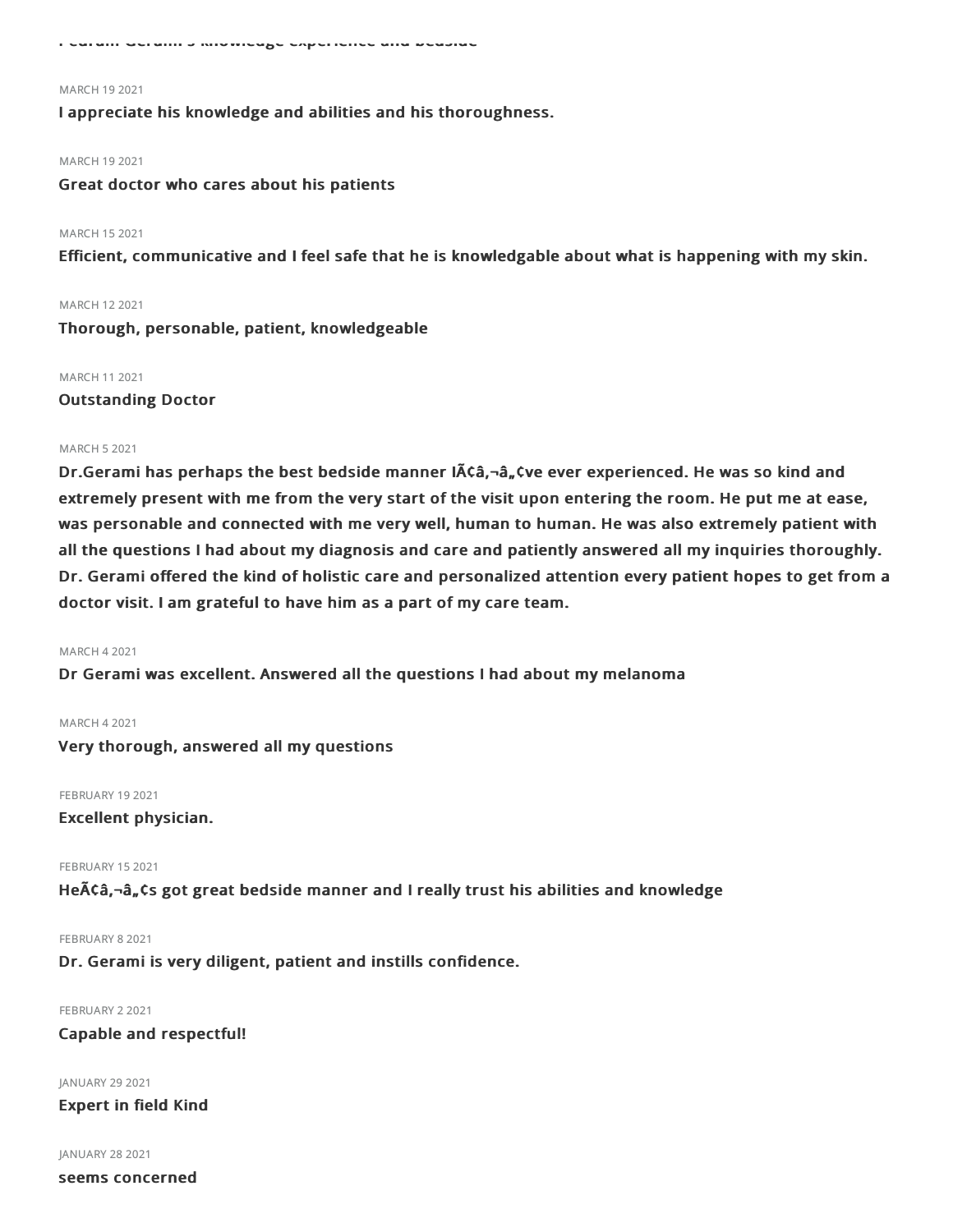#### JANUARY 282021

Attentive, expert, kind, explains things and doesn $\tilde{A}$ Ca,-a, Ct make me feel rushed through my appointment.

### JANUARY 28 2021

Highly knowledgeable and professional in all he says and does. Very caring.

#### JANUARY 282021

He is very knowledgeable and extremely thorough. He A c a, a, cs also very personable and makes you feel comfortable while in his care.

#### JANUARY 252021

Dr Gerami shows empathy but also gets to the seriousness of a situation

#### JANUARY 142021

Very kind. Didn $\tilde{A}$ Câ,-â, Ct feel rushed at all. Felt free to talk and ask questions.

#### JANUARY 142021

Outstanding professional treatment. Thorough exam every time leaving me feeling my healthcare is in good hands.

#### JANUARY 142021

He is a thoughtful highly qualified dermatologist

#### JANUARY 82021

net: expertise, demonstrated leadership and contributions in the area of melanoma diagnosis and care, bedside manner, genuine interest he demonstrates in my health and continued wellness

#### JANUARY 82021

He is a leader in his field, kind, and he listens if you have a concern.

#### JANUARY 82021

Dr. Gerami is an expert who is also kind. The nurse Irine was outstanding

#### JANUARY 72021

He is nice and is the expert in his field

#### JANUARY 42021

Fantastically thorough and insightful physician!

## JANUARY 42021 Smart, caring, explains things well - excellent physician!

JANUARY 42021

Best of the best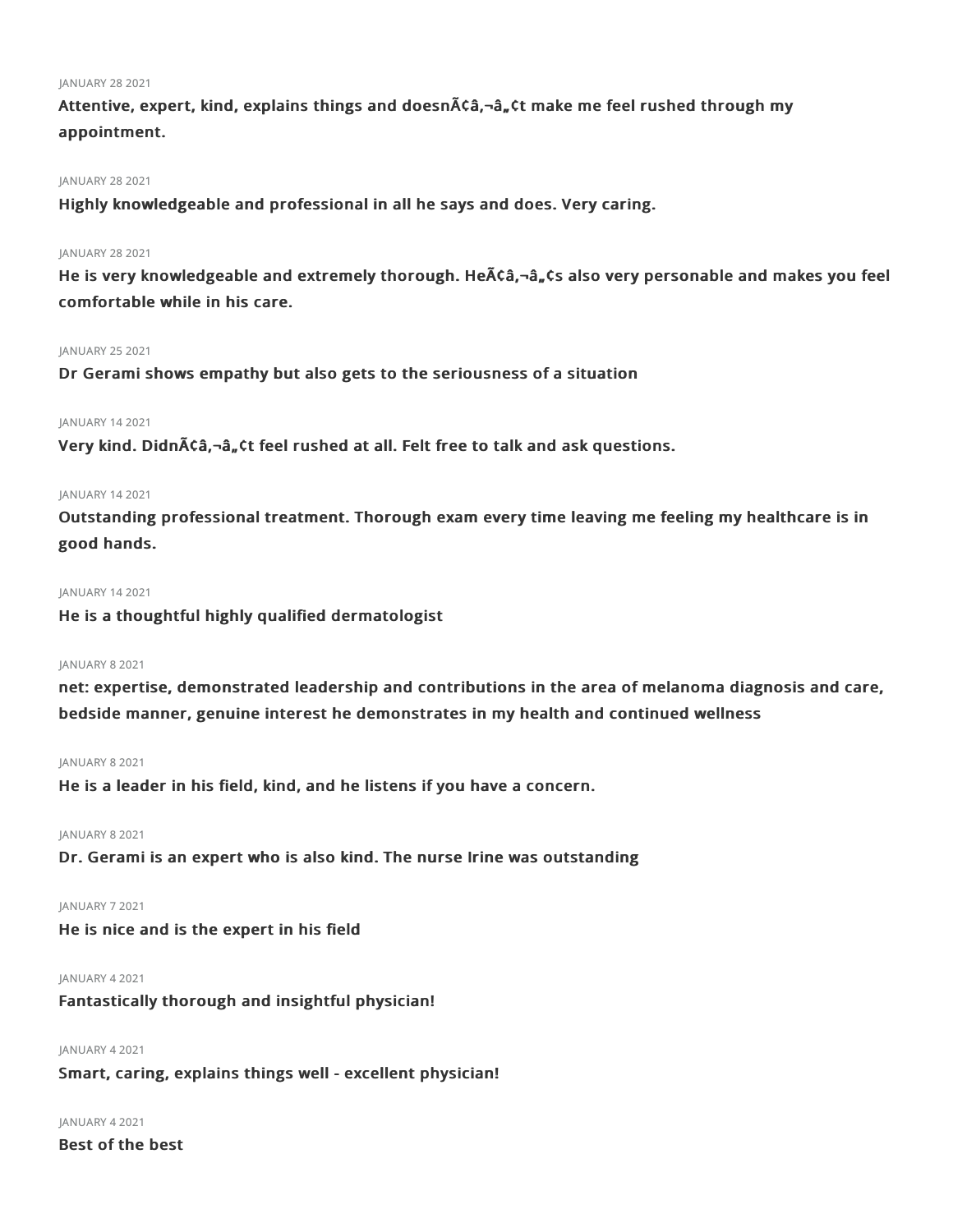JANUARY 32021

He was very informative, professional, & caring.

#### JANUARY 12021

Dr Gerami is very thorough and professional, his friendly attitude and attention to detail are very reassuring.

#### DECEMBER 31 2020

Dr Gerami is very personable and makes me feel so comfortable during my visits which involve the pubic area.

#### DECEMBER 312020

He is a very kind, compassionate doctor. He is beyond thorough with his examinations and takes the time to clearly answer any and all questions.

#### DECEMBER 30 2020

I have already recommended to a many friends!

#### DECEMBER 272020

Explanations are clear & detailed. Very friendly, puts me at ease.

DECEMBER 182020

Excellent knowledge and always a pleasure to chat.

DECEMBER 162020

Compassionate and competent.

DECEMBER 142020

## office hours

DECEMBER 142020

I feel safe and confident with Dr Gerami exams and diagnoses. Excellant Dr and staff

DECEMBER 122020

Personable and thorough

DECEMBER 102020 Approach, openness, team.

DECEMBER 102020

Excellent researcher and clinician.

### DECEMBER 102020

Dr Gerami is simply amazing! He is kind, considerate, and spends quality time with his patient, making sure all questions are answered.

#### DECEMBER 102020

Dr. Gerami is excellent; his attention to detail and thoroughness- while being compassionate- is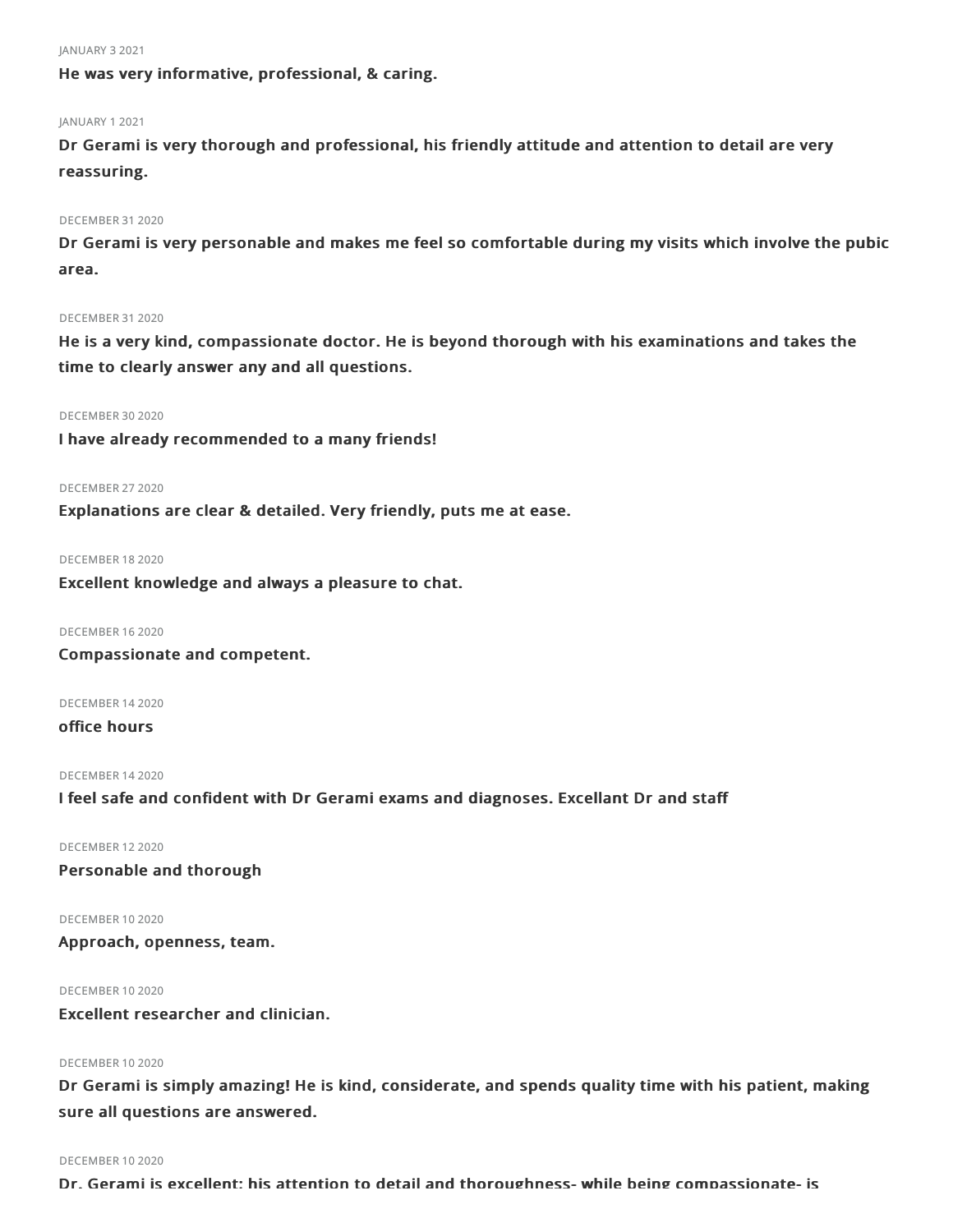Dr. Gerami is excellent; his attention to detail and thoroughness- while being compassionate- is

### outstanding

#### DECEMBER 72020

#### Dr. Gerami is a compassionate, brilliant doctor who loves his career and patients!

#### DECEMBER 32020

Highly qualified; demonstrates very high sensitivity to patients needs; communicates very effectively.

#### DECEMBER 32020

Personable, professional, knowledgeable, explains all findings and answers any questions with true car and concern for understanding.

#### DECEMBER 32020

Expert in his field, and he cares about his patients .

#### DECEMBER 32020

Knows melanoma and skin

#### NOVEMBER 252020

Dr Gerami is nothing short of amazing! He genuinely cares for all of his patients and spends as much time as needed to make sure all of my questions are answered and that I am in agreement with our plan for my care!

#### NOVEMBER 172020

He's friendly, incredibly thorough, efficient and always provides the absolute highest level of care. I could not be happier.

#### NOVEMBER 122020

Very amicable, explained everything. Thorough, skilled.

#### NOVEMBER 122020

Very professional. Longer wait for a appointment than I'm accustomed to, and longer wait (25 minutes past reservation time), but the actual care and contact with all the staff was excellent.

#### NOVEMBER 122020

He is kind, pleasant, and knowledgeable.

#### NOVEMBER 122020

The staff is very nice and considerate. Dr Gerami, always answers any questions or concerns I have. They make the experience S pleasant as possible.

### Languages Spoken

Farsi